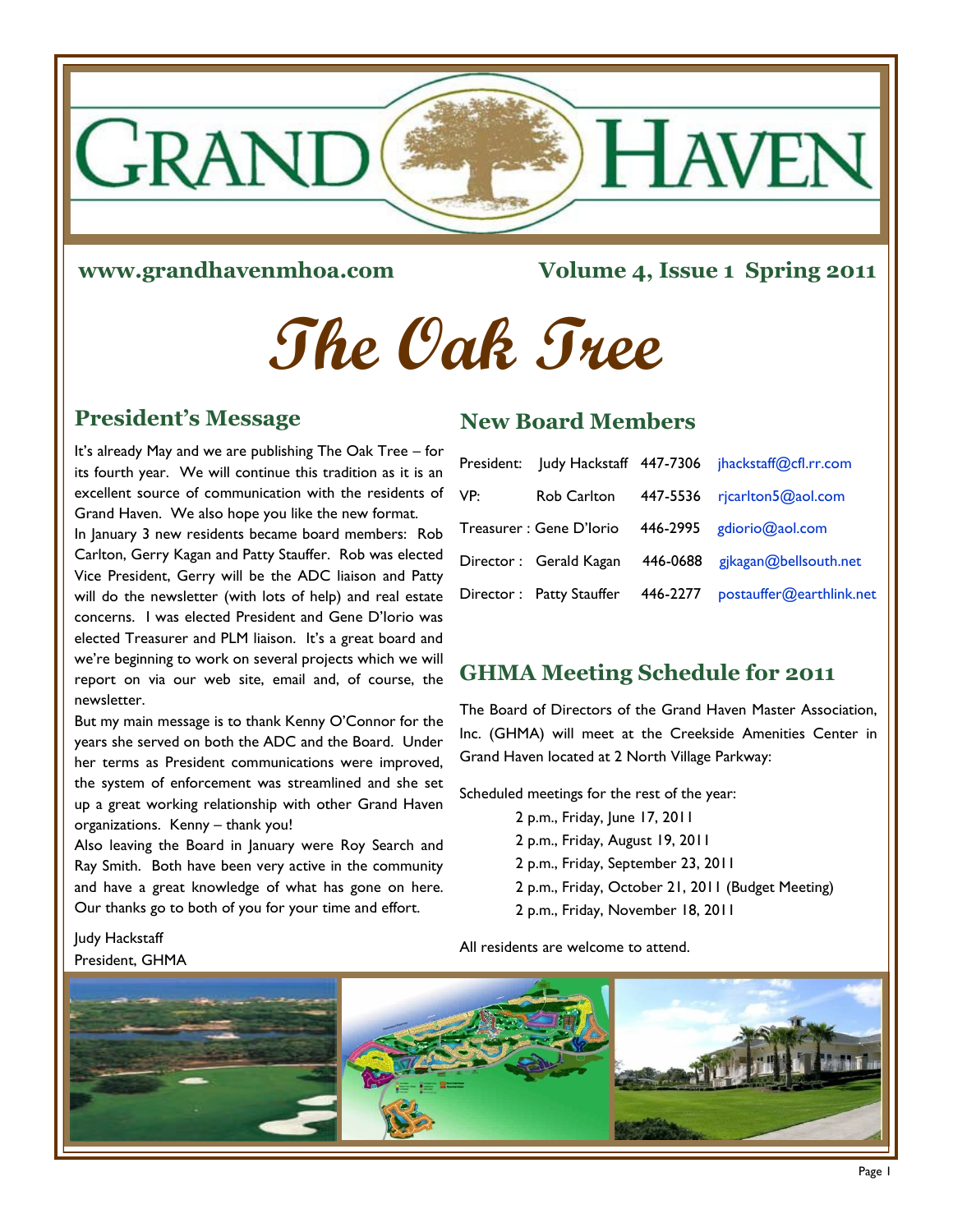# **Grand Haven Mission Statement**

"The Grand Haven Master Association seeks to enforce both equitably and in a timely manner all Covenants, Conditions and Restrictions pursuant to the Declaration, while fixing, levying, collecting and enforcing payment from the Association members of all charges and assessments in accordance with Florida Law."

In non-legal language, it is the role of the GHMA to enforce the architectural rules of the community, maintains a budget to do so and collect a yearly assessment from all residents.

Residents just cannot paint their home in an olive drab camouflage motif with pink shutters, to accompany those plastic flamingos in the front yard. They cannot operate a mini mart in their garage, or a bed and breakfast in the house. The Architectural Design Committee, part of the GHMA, will not approve it. And that is a good thing.

Some residents are surprised when they learn that they cannot always do what they want to their own property.

Because Grand Haven is a "deed restricted community," residents give up certain rights when they purchase a property.

One of the purposes of The Oak Tree is to clarify these rules.

## **Grand Haven Website**

The Grand Haven Master Association has its own website, www.grandhavenmhoa.com. Its purpose is to make information accessible about Association activities.

It includes the names, e‐mail addresses and phone numbers of the Grand Haven Master Association Board and the Architectural Design Committee, meeting schedules, agendas, FAQ and financial information.

The site also lists ADC guidelines and forms for residents to use to make submittals for changes to their property.

For more information check out the website.

## **Grand Haven Directory**

Rumor has it that the new revised Directory for Grand Haven will be available in the Village Center in June, 2011.

Stay tuned for details.



# **Southern States has moved!**

As of April 4th, 2011, Southern States Management Group will move to:

> 2 Camino del Mar Palm Coast, FL 32137

They have outgrown their current office space and will be setting up shop in the building just outside the Hammock Dunes private community (the former Hammock|Sotheby's real estate office).

Their telephone number and mailing address will remain the same:

> 386-446-6333 P.O. Box 354785 Palm Coast, FL 32135

Southern States Management Group (SSMG) **i**s an independent management firm hired to manage the daily operations of the GHMA. Any general questions, comments or concerns regarding the GHMA, The River Club and/or Private Lawn Maintenance (PLM) should be directed to Troy Railsback at (386) 446-6333 ext. 307.

For questions or concerns regarding the Architectural Design Committee (ADC) and/or new construction within Grand Haven, please contact Brandy Despang at (386) 446-6333 ext. 306. Questions or concerns regarding the Riverview Condominiums (Phase I), please contact Brett Robinson at (386) 446-6333 ext. 305. All are licensed Community Association Managers with knowledge and experience to assist you.

# **Frequently Asked Questions**

FAQs will return in the next edition of The Oak Tree.

We are in pursuit of a writer who would be able to see the funny side of issues and to write about them accordingly.

Kenny and Ray, where are you when we need you? Please come back.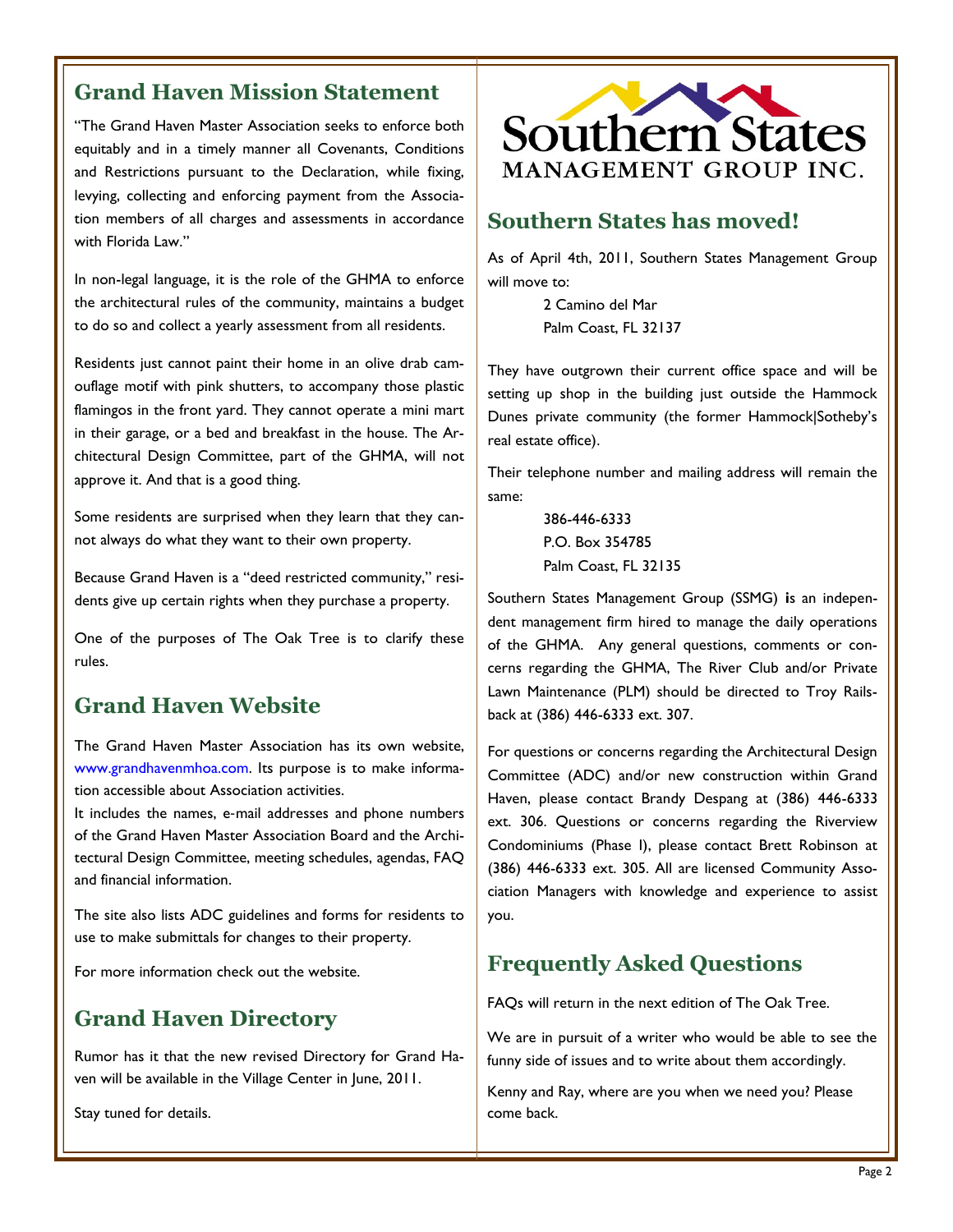# **Stormwater Rebate Update**



The City began the process to rebate storm water fees to Grand Haven residents:

1. As voted on at the meeting, the rebate will cover the period of April 2008 to the present. Billing of the current fee will stop. Residents west of Colbert will still pay a smaller percentage of the fee.

- 2. For those current Grand Haven residents who are still customers of the utility you do not have to do anything further. A credit will be posted to your April bill and you should have received a letter from the City with your specific details. A credit will remain until all future (or in some cases past due) charges deplete the rebate amount.
- 3. If any resident prefers not to have the utility bills offset by the credit posted in April, they can then individually make a request to the Finance Department to issue a rebate check. The Finance Department will reverse the credit on the bill and send a rebate check to the resident.
- 4. Previous Grand Haven customers who no longer have a City utility bill (generally those who have moved away) will have to send an individual refund request noting their previous utility address (Grand Haven address) and current mailing address to the Finance Department and they will send a refund check to them:

Finance Department City of Palm Coast 160 Cypress Point Parkway, Suite B-106 Palm Coast FL 32164

- 5. The City has mailed letters to all Grand Haven customers detailing the amount of the credit that will appear on their April bill. If you have not received this letter, please contact the City of Palm Coast.
- 6. The GHMA will continue to follow the City Council's efforts to approve the rebate of fees for the period 2004 to 2008.

#### **GH Women's Club Book Sale**

A member of the General Florida Federation of Women's Clubs, the Grand Haven Women's Club, founded in 2005, is a non-profit volunteer organization whose purpose is to promote and to provide educational and charitable activities. The club donates time and money to more than 25 local, state, national and international charities including: Flagler Fire/Rescue Dept., Florida Hospital Foundation, Flagler County Family Life Center, \$1,000 Scholarships to both Flagler County High Schools, Flagler Habitat for Humanity, Flagler Humane Society, Relay for Life, Flagler Free Clinic, Audubon Center, New Beginnings, Church Women United, Washington Oaks, Stuart F. Meyer Hospice, Flagler County Education Foundation-Stuff the Bus, and Turtle Project to name a few.

The Annual Book Sale for 2011 raised \$1,707 from \$.50 paperback books and \$1.00 hard back books!! We would like to thank everyone in the GH community for their support not only with books but also cash donations if they are now ereaders. Books not sold were donated to The Vince Carter Drug and Alcohol Rehab Center (2 boxes), the Navy League in Jacksonville for ship libraries (20 boxes), and to the Friends of the Flagler County Library (10 boxes).

The Grand Haven Women's Club is open to Grand Haven residents. It meets the third Monday of the month and meets September thru May. If you are interested in being a guest you may contact President, Sally Nord 445-7159 or Suzanne Gaguzi, Membership 597-6543 for information.

Submitted by Peggy Smith Publicity GHWC



#### **CDD Corner**

The GHMA and the GH CDD will be collaborating their efforts to keep Grand Haven grand. Policies and procedures regarding gate access control along with lease/rental provisions will be reviewed and/or modified to address concerns relating to access into the community by non-property owners or unregistered renters. Abuse of GH Amenity facilities and/or continuing violations of Village CC&Rs are also topics of concern. The GHMA and the GH CDD appreciates your support in these efforts.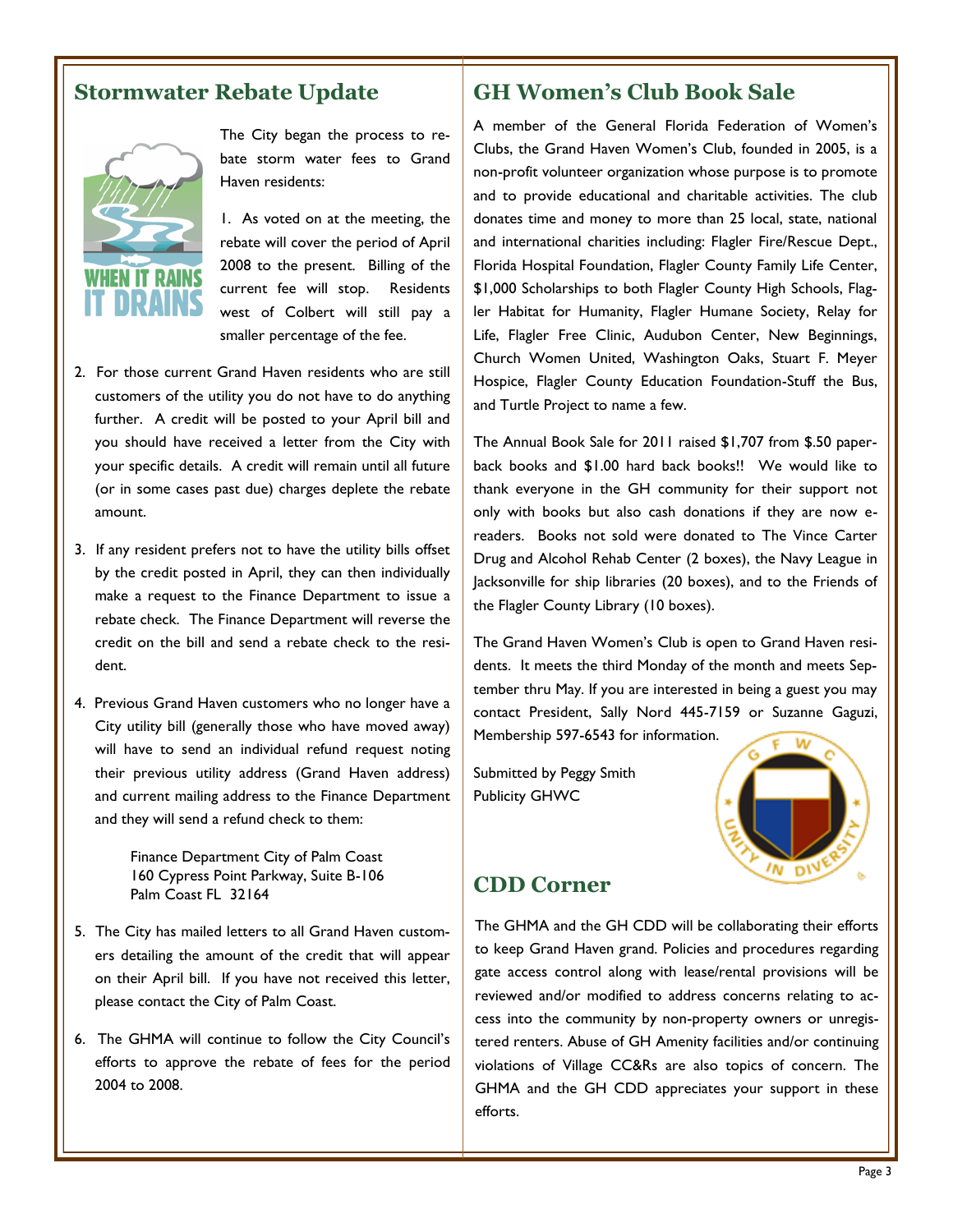#### **PLM Corner**

The Grand Haven Master Association is responsible for contracting and administering lawn and landscape maintenance in eight villages, about a third of the total number of villages. The current Private Lawn Maintenance (PLM) contracts expire December 31, 2011. The Crossings contract expires in 2012.

For those villages with lawn contracts, the CC&Rs define the scope of work but the type of work varies. After a review in 2008, most of the requirements did not require changes, but a few did, such as those in the Reserve, where the CC&Rs had to be altered.

For other villages, shrubbery-trimming language was changed to reflect a standard of appearance rather than the number of times a year shrubbery was trimmed. Irrigation checks will be quarterly and accomplished via the solenoid box, thus eliminating the necessity of residents being present for the service. Fertilization will be done three times a year, complying with State of Florida guidelines. A number of changes were made to clarify contract language.

An important change to all specifications was the addition of a monthly on-site review by Grand Haven's property manager and the contractor. These inspections will be followed up with a quarterly performance review with the property manager, contractor and a member of the GHMA board.

The Board will be sending RFP's (Request for Proposal) to contractors in the area. This mailing should be in May with a walk-through in June, proposals due in July and decisions made in August. In June, we will mail postcards to residents in PLM villages requesting their input for the services provided. This will be one of the tools the Board will use in evaluating the performance of existing maintenance companies.

This postcard will ask you to let us know if your existing contractor is average, below average, above average, unacceptable and why. Has the service improved, stayed the same, gotten worse? How would you rate them now on a scale of 1-5 (1 is low and 5 is high). Please give some details and not just generalities.

You can also send your comments to the following email address: [plmghma@cfl.rr.com.](mailto:plmghma@cfl.rr.com) You must include your name and address. Your input is appreciated.

#### **This is trash**

Waste Pro of Florida is the exclusive solid waste collector for the City of Palm Coast. Grand Haven pickup days are Monday, Wednesday and Thursday.

There is no pickup on Thanksgiving, Christmas and New Years day. This year only Thanksgiving falls on one of Grand Havens normal pickup days. Pickup will be the next day, Friday November 25th. If you usually put garbage out the night before, Waste Pro advises holding it until that morning to avoid a mess from raiding raccoons attracted by turkey carcasses.

Monday pickups are for normal household waste. Thursdays are also for normal household waste plus recycle materials and bulk items (furniture/larger items). Wednesday yard waste will be picked up if it is bagged, boxed, or bundled and tied. In accordance with City of Palm Coast Ordinances and Grand Haven CC&Rs yard waste should not be: (i) put out before Tuesday evening; (ii) put on the street; and (iii) put on someone else's property.

Vacant lot owners are not charged the Waste Pro fee, therefore waste placed on vacant lots may not be removed. To arrange pickup of "white goods" such as refrigerators, washers, dryers, hot water heaters, you should call City Utility Department Customer Service at 986-2360.

The city provides up to two recycling bins at no cost and public works will deliver recycle bins to your house if requested. They can be obtained by calling 986-2360. . The City recycles plastics (with the #'s 1-7 imprinted on them), glass bottles, aluminum/tin cans, newspapers, magazines, phone books, writing paper and cardboard. Note that cardboard must be flattened.

*Editor's note: In response to a FAQ about picking up and disposing of long staying guests, the City declined comment. The Waste Pro representative referred the matter to Corporate. Doesn't look like this will work*

**WASTE PRO** 

"THE WASTE PROFESSIONALS"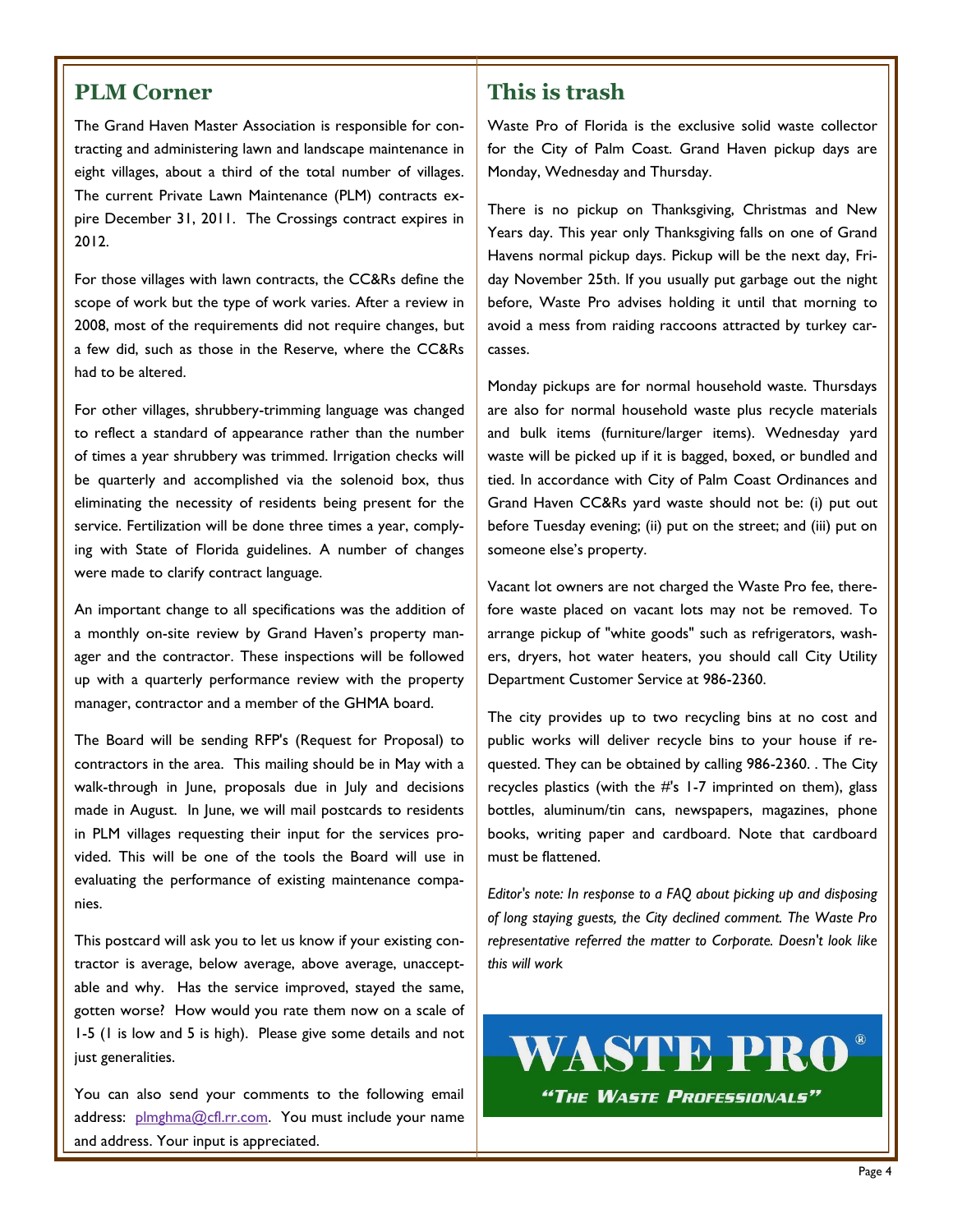Well……Florida bald eagle nesting season is soon coming to a close and the Wild Oaks eagle family has again had a very successful season. After almost eight months of preparing and raising two active chicks, mom and dad Wild Oaks are likely looking forward to their much deserved "summer break".

They began their 35 day incubation period on Nov  $7<sup>th</sup>$ (considerably earlier than the previous years) and Wild Oaks was the first nest reported (incubating) to The Audubon Center For Birds of Prey this past nesting season.

Bald eagles are incredible parents…diligently providing, protecting and nurturing their young. Florida is blessed with relatively beautiful weather year-round. Our resident eagle family survived a couple nasty storms in January giving credit to the sturdy nest mom and dad built (and continue to maintain) plus the constant protection of their young. Keep in mind…..the nest is several hundred pounds and about the size of a queen-size bed….a sizeable piece of real estate!

Observing the eagle's habits, it was apparent there was a hatchling on Dec 12. Some active nests in the area had not



even started incubating yet. Within two weeks two fuzzy, little heads were visible…. Always a joy to see two chicks being raised vs. only one….not only entertaining to the viewers but great companionship for the nestlings. Mom and dad seem to have no problem fishing in the many nearby lakes (as well as

**Female March 15, 2011**

the intracoastal) providing abundant food for their babies. Early on, just like human babies, the chicks would eat and sleep, eat and sleep.

At approx eight weeks they were about full grown and busy flapping in the nest building the strength they need for flight….keep in mind one eagle's wing span is as wide as the nest (or wider). So at this point it makes for one crowded (flapping) nest. Determined by the size difference, it is apparent there is a male and female. Like most raptors/birds of prey females are larger than males. In bald eagles the female is approx 25%-30% larger. Without the ability of weighing them, the southern female is estimated to weigh approx 10 pounds and the male approx 8 pounds.

**Wild Oaks Eagles At ten weeks both nestlings were branching (jumping from** the nest to a branch). Branching is important progress Branching is important progress building coordination as well as strength in their legs preparing them for their first flight (fledge) and most challenging landing. The little male was the first to take flight and appeared to be a natural at both flying and landing. Flying to an eagle is instinctive, but coordinating their speed with their landing gear doesn't come as easy. His big sister took a bit longer building confidence before she took to the air and had some frequent and clumsy (yet humorous) landings. All in all they have mastered flight just like an eagle….and they now know they are eagles!

> Where one fledgling is seen, the other one is either following or very close by. They are pretty much inseparable. They are often seen flying around the area or perched by the lake behind the nest. Before they migrate north they need to master their foraging skills which involve a lot of trial and error in their first year but much is instinctual. The big ques-

tion is…"when will they leave and will they go together"? Well, that they did. On April 9th, they were last seen together perched by their par-



**Fledglings February 14, 2011**

ents It's likely the heat will be a factor and when they are successful at hunting on their own. On April 10th, they likely grabbed a thermal and rode their "highway in the sky" to an area with a more tolerable climate and rich habitat.

Dad was last seen on May 4th perched by his mate. Both will be leaving soon. They will enjoy their hiatus separately and with good fortune they will both return to their nest at Wild Oaks by the end of August or early September. It's likely the fledglings (then juveniles) will return to the area in the fall as well….only to be escorted away by their parents. Mom and dad will then (again) be preparing for their next family.

Check out the videos of The Wild Oaks Eagle Family recorded in January 2011 by "John ~ The Video Guy" (Part I & Part II) <http://www.youtube.com/user/opticalpress>

Submitted by Gretchen Butler Audubon Senior EagleWatch Volunteer